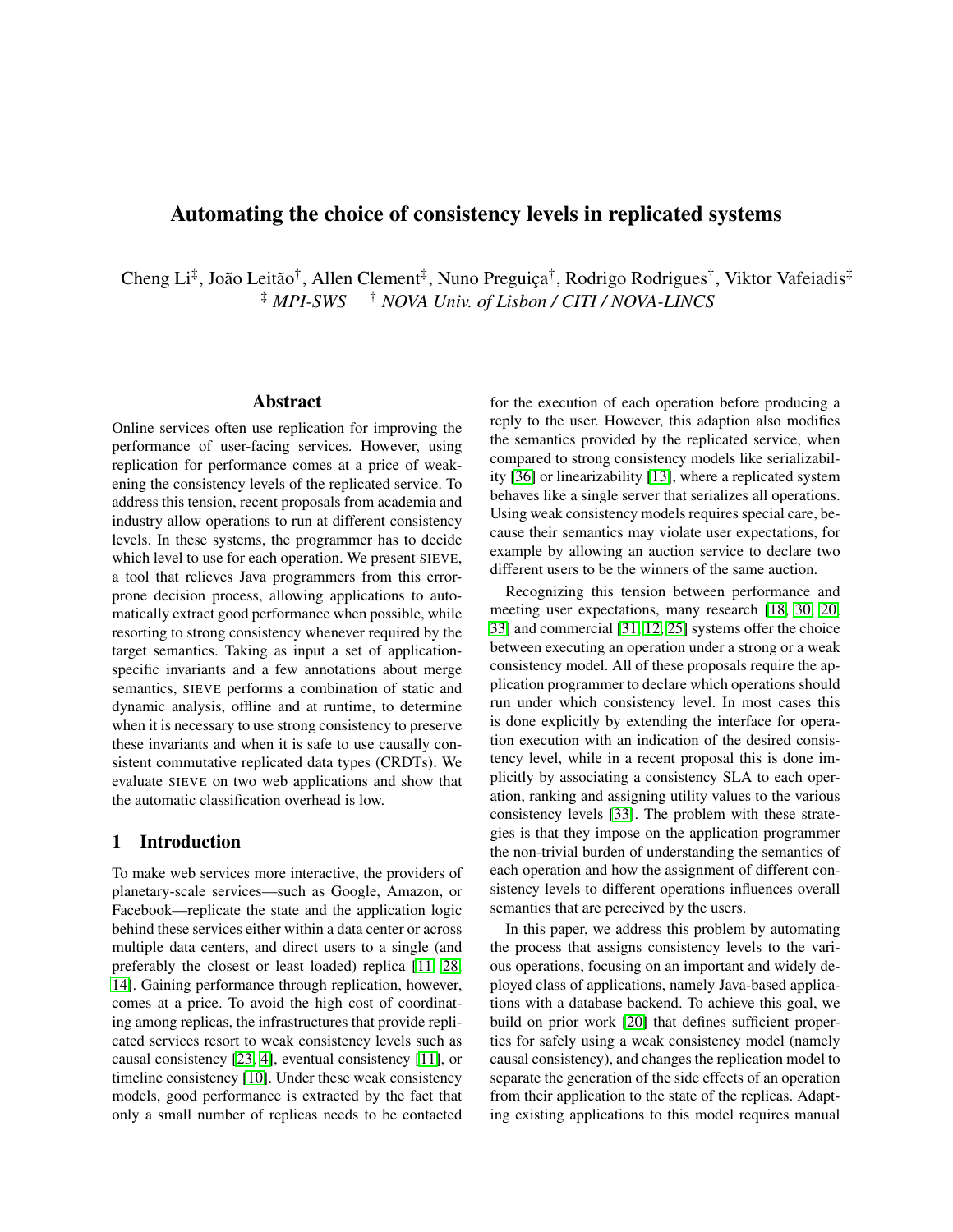work that can be challenging and error-prone. First, one must transform every application operation into a generator and a commutative shadow operation. Second, one must correctly identify which shadow operations may break some application invariant, and label them appropriately so that they execute under strong consistency.

In order to ease the burden on the programmer, we have designed SIEVE, a tool that automates this adaptation. Using SIEVE, we require the programmer to only specify the application invariants that must be preserved and to annotate a small amount of semantic information about how to merge concurrent updates. SIEVE achieves this automation by addressing the two identified challenges using the following approach:

First, to ensure convergence under weak consistency, SIEVE automatically transforms the side effects of every application operation into their commutative form. To this end, we build on previous work on commutative replicated data types (CRDTs) [\[29,](#page-11-15) [26\]](#page-11-16), i.e., data types whose concurrent operations commute, and apply this concept to relational databases. This allows programmers to only specify which particular CRDT semantics they intend by adding a small annotation in the database schema, and SIEVE automatically generates the shadow operation code implementing the chosen semantics.

Second, SIEVE uses program analysis to identify commutative shadow operations that might violate application-specific invariants when executed under weak consistency semantics, and runs them under strong consistency [\[20\]](#page-11-10). To make the analysis accurate and lightweight, we divide it into a potentially expensive static part and an efficient check at runtime. The static analysis generates a set of abstract forms (*templates*) that represent the space of possible shadow operations produced at runtime, and identifies for each template a logical condition (*weakest precondition*) under which invariants are guaranteed to be preserved. This information is then stored in a dictionary, which is looked up and evaluated at runtime, to determine whether each shadow operation can run under weak consistency.

We evaluate SIEVE using TPCW and RUBiS. Our results show that it is possible to achieve the performance benefits of weakly consistent replication when it does not lead to breaking application invariants without imposing the burden of choosing the appropriate consistency level on the programmer, and with a low runtime overhead.

### <span id="page-1-0"></span>2 Background

Before presenting the various aspects of SIEVE, we first introduce the system model it builds upon, and the operation classification methodology it relies on.

In previous work [\[20\]](#page-11-10), we defined RedBlue consistency, where operations can be labeled red (strongly consistent) or blue (weakly consistent). Red operations are totally ordered with respect to each other, meaning that they execute in the same relative order at all replicas, and therefore no two red operations execute concurrently. (This corresponds to the requirements of serializability.) In contrast, blue operations can be reordered with respect to other operations, provided they preserve causality (corresponding to causal consistency).

A pre-requisite to being able to label operations as blue is that operations should commute, so that executing them in a different order at various replicas does not lead to a divergent replica state. To increase the space of commutative operations, we proposed a change in the state machine replication model such that operations are split between a generator operation running only on the replica that first receives the operation and producing no side effects, and a shadow operation sent to all replicas, which effectively applies the side effects in a commutative way. More formally, in the original state machine replication model, an operation *u* deterministically modifies the state of a replica from  $S$  to  $S'$  (denoted as  $S + u = S'$ ). In the proposed model, the application programmer decomposes every operation *u* into generator and shadow operations  $g_u$  and  $h_u(S)$ , respectively, where *S* is the replica state against which *g<sup>u</sup>* was executed. The pair of generator and shadow operations must satisfy the following correctness requirement: for any state *S*,  $S + g_u = S$  and  $S + h_u(S) = S + u$ .

Given this system model, we defined sufficient conditions for labeling operations in a way that ensures that application invariants are not violated. In particular, a shadow operation can be labeled blue if it commutes with all other shadow operations, and it is *invariant safe*, meaning that if states  $S$  and  $S'$  preserve the invariants, then the state  $S' + h_u(S)$  does so as well.

### <span id="page-1-1"></span>3 Overview

Using RedBlue consistency requires the programmer to generate commutative shadow operations and identify which can be blue and which must be red. Our goal is to automate these two tasks, to the extent possible.

For the first task, we leverage the rich commutative replicated data type (CRDT) literature [\[29,](#page-11-15) [26\]](#page-11-16), which defines a list of data types whose operations commute. CRDTs can be employed to produce commutative shadow operations that converge to identical final states, independent of the order in which they are applied. Shadow operations are thus constructed as a sequence of updates to CRDT data types that commute by construction.

The challenge in developing shadow operations based on CRDTs is that the programmer must explicitly transform the applications to replace all the application state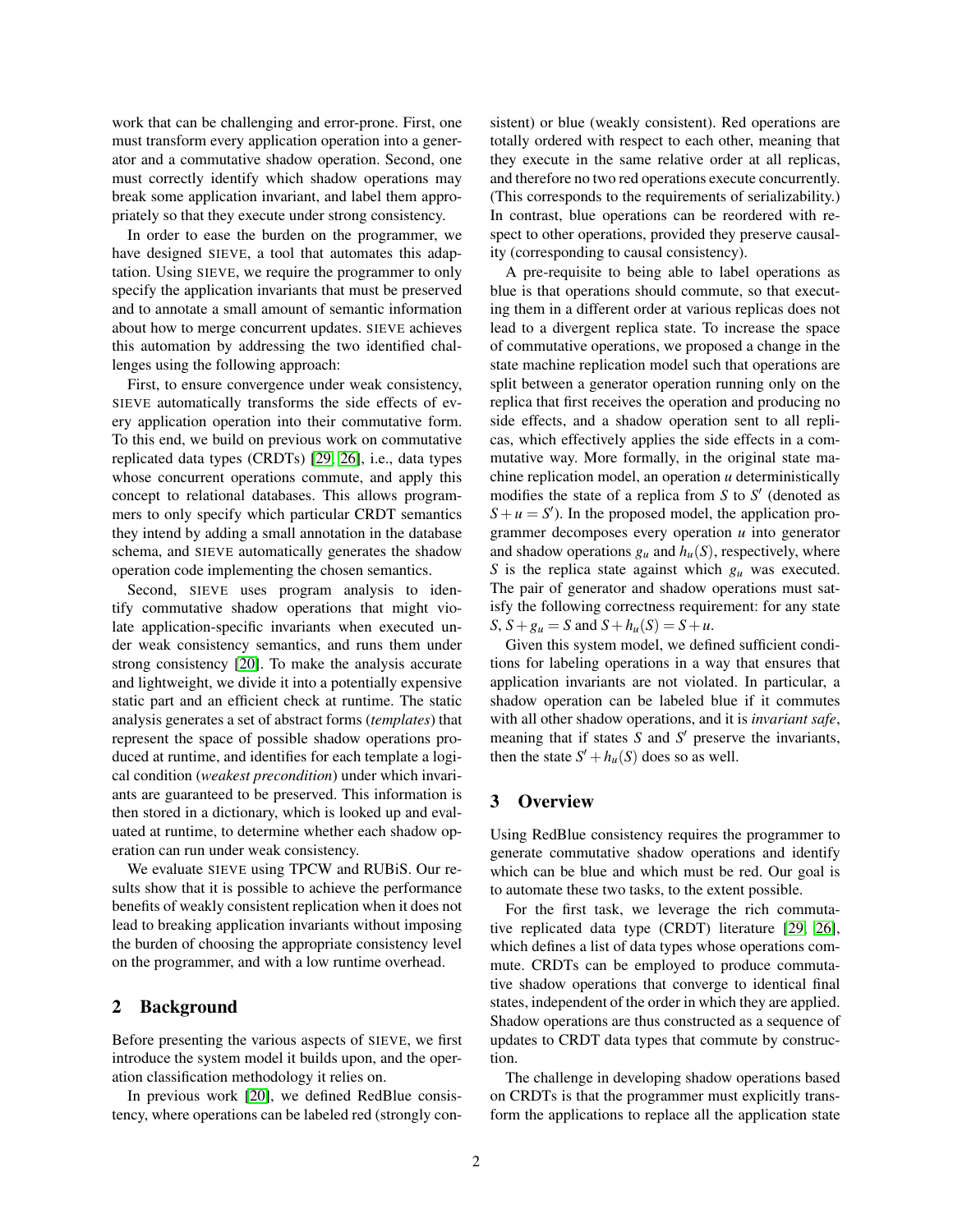mutations by calls to the appropriate CRDT object. This involves not only identifying the parts of the programs that encode these actions, but also understanding the catalogue of CRDT structures and choosing the appropriate one. To minimize this programmer intervention, we focus on two-tier architectures that store all of the state that must persist across operations in a database. This gives us two main advantages: (1) We can automatically identify the actions that mutate the state, namely the operations that access the database. (2) We can reduce the user intervention to small annotations referring to the database data organization.

The second challenge SIEVE addresses is automatically labeling commutative shadow operations. To this end, for each shadow operation that is generated, we need to decide whether it is invariant safe, according to the definition in Section [2.](#page-1-0) (Commutativity does not need to be checked since the previous step ensures that shadow operations commute by design.) To automate the classification process, two design alternatives that represent two ends of a spectrum: (1) a dynamic solution, which determines at runtime, when the shadow operation is produced, whether that shadow operation meets the invariant safety property, and (2) a fully static solution that determines which combinations of initial operation types, parameters, and initial states they are applied against lead to generating a shadow operation that is invariant safe. The problem with the former solution is that it introduces runtime overheads, and the problem with the latter solution, as we will detail in Section [5,](#page-4-0) is that the static analysis could be expensive and end up conservatively flagging too many operations as strongly consistent.

To strike a balance between the two approaches, we split the labeling into a potentially expensive static part and a lightweight dynamic part. Statically, we generate a set of templates corresponding to different possible combinations of CRDT operations that comprise shadow operations, along with weakest preconditions for each template to be invariant safe. Then, at runtime, we perform a simple dictionary lookup to determine which template the shadow operation falls into, so that we can retrieve the corresponding weakest precondition and determine whether it is met.

These two main solutions lead to the high level system architecture depicted in Figure [1.](#page-2-0) The application programmer writes the *application code* as a series of transactions written in Java, which access a database for storing persistent state. Beyond the application code, the only additional inputs that the programmer needs to provide are *CRDT annotations* specifying the semantics for merging concurrent updates and a set of application-specific invariants. The static analyzer then creates *shadow operation templates* from the code of each transaction, where these templates represent differ-



<span id="page-2-0"></span>Figure 1: Overview of SIEVE. Shaded boxes are system components comprising SIEVE. (WP stands for weakest precondition.)

ent sequences of invocations of functions in a *CRDT library*. The analyzer also computes the *weakest preconditions* required for each template to be invariant safe.

At runtime, application servers run both the Java logic and the *runtime checker*, and interact with a database server (not shown in the figure) and the replication tier (not shown in the figure). While executing a transaction, the application server runs the generator operation inside a *shadow operation creator*, which, instead of directly committing side effects to the database, generates a shadow operation consisting of a sequence of invocations from the CRDT library. This shadow operation is then fed to the *weakest precondition checker* to decide which static template it falls into, and what is the precondition required for the operation to be invariant safe, which allows the runtime to determine how to label the operation. The labeled shadow operation is then fed to the replication system implementing multi-level consistency. In the following sections we further discuss the design and implementation of the main components of this architecture.

### <span id="page-2-1"></span>4 Generating shadow operations

This section covers how we automate the conversion of application code into commutative *shadow operations*.

### 4.1 Leveraging CRDTs

We leverage several observations and technologies to achieve a sweet spot between the need to capture the semantics of the original operation when encoding its side effects and the desire to minimize the amount of programmer intervention. First, we observe that many applications are built under a two-tier model, where all the persistent state of the service is stored in a relational database accessed through SQL commands. Second, we leverage CRDTs [\[26\]](#page-11-16), which construct operations that commute by design by encapsulating all side effects into a library of commutative operations.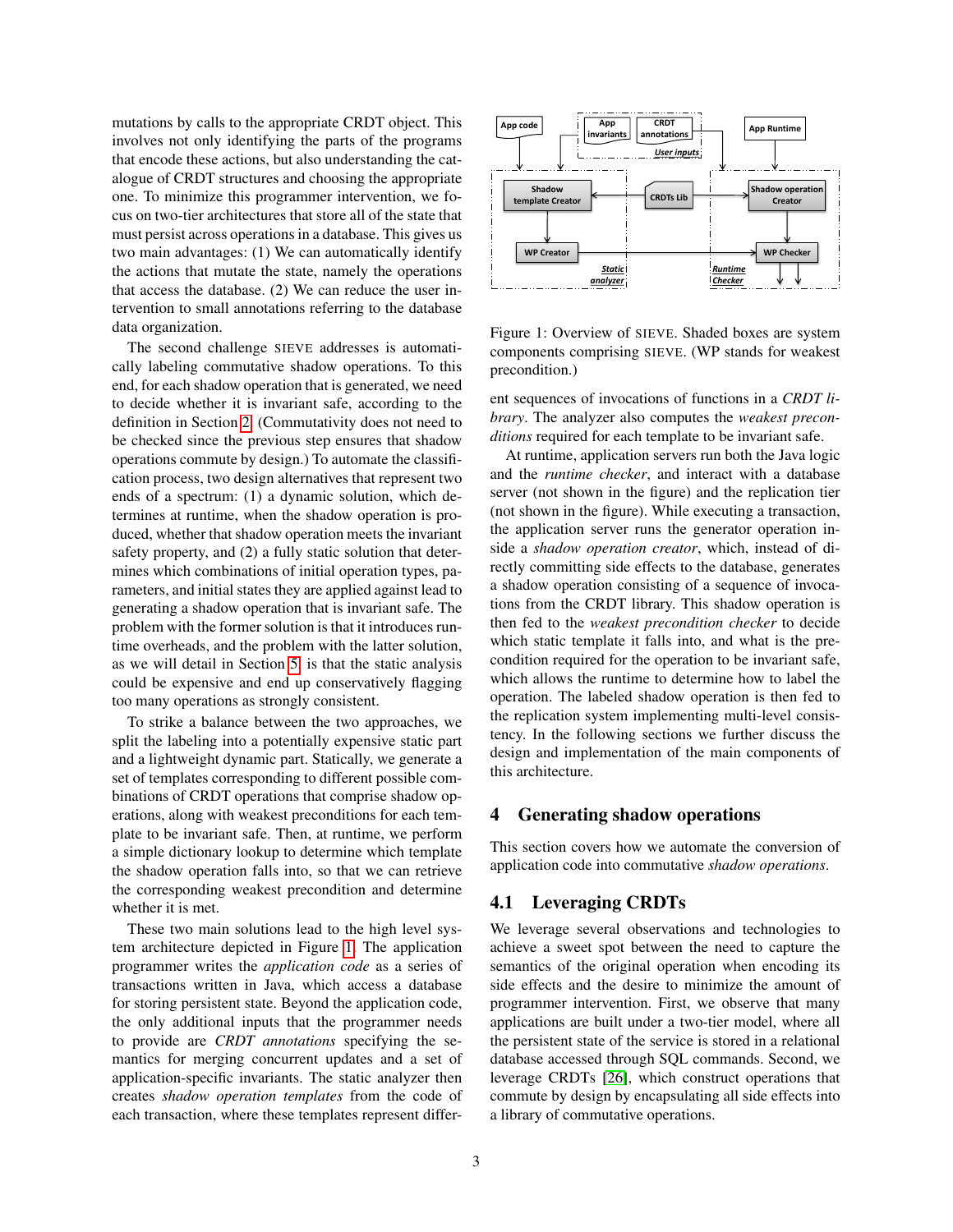| SQL<br>type  | <b>CRDT</b>     | Description                      |  |  |
|--------------|-----------------|----------------------------------|--|--|
|              | LWW             | Use last-writer-wins to solve    |  |  |
| $FIELD*$     |                 | concurrent updates               |  |  |
|              | <b>NUMDELTA</b> | Add a delta to the numeric value |  |  |
|              | AOSET.          | Sets with restricted operations  |  |  |
| <b>TABLE</b> | UOSET.          | (add, update, and/or remove).    |  |  |
|              | AUSET.          | Conflicting ops. are logically   |  |  |
|              | <b>ARSET</b>    | executed by timestamp order.     |  |  |

Table 1: Commutative replicated data types (CRDTs) supported by our type system. \* FIELD covers primitive types such as integer, float, double, datetime and string.

These two concepts allow us to achieve commutativity while overcoming the disadvantage of CRDTs, namely the need to adapt applications. This is because the state of two-tier applications is accessed through the narrow SQL interface, and therefore we can focus exclusively on adapting the implementation of SQL commands to access a CRDT. For example, database tables can be seen as a set of tuples, and therefore all the calls in the original operation to add or remove tuples in a table can be replaced in the shadow operation with a CRDT set add or remove, which, in turn, is implemented on top of the database. The programmer only has to select the appropriate merging strategy (i.e., the adequate CRDT type) to encode these operations, without being required to program these CRDT transformations or to change the code of each operation.

However, it is impossible to completely remove the programmer from the loop, due to the choice of which CRDT to use for encoding appropriate merging semantics. For instance, when an integer field of a tuple is written to in a SQL update command, the programmer could have two different intentions in terms of what the update means and how concurrent updates should be handled: (1) the update can represent a delta to be added or subtracted from the current value (e.g., when updating the stock of a certain item), in which case all concurrent updates should be applied possibly in a different order at all replicas to ensure that no stock changes are lost, or (2) it can be overwriting an old value with a new value (e.g., when updating the year of birth in a user profile), in which case an order for these updates should be arbitrated, and the last written value should prevail. Even though both strategies ensure convergence, their semantics differ significantly. For example, the second strategy leads to a final state that does not reflect the effects of all update operations.

Since the appropriate merging strategy is applicationspecific, the programmer has to convey this decision. To minimize this input, we only require the programmer to declare such semantics on a per-table and perattribute basis. In more detail, we provide programmers a number of CRDT types (shown in Table [1\)](#page-3-0). These types form two categories: field, which is the small-

<span id="page-3-0"></span>

<span id="page-3-1"></span>Figure 2: Annotated table definition schema.

est component of a record and defines its commuting update operation in the presence of concurrency, and set, which is a collection of such records plus the support for commutative appending or removing. Programmers only need to annotate the data schema with the desired CRDT type using the following annotation syntax: @[*CRDTName*][*TableName*|*DataFieldName*]

Figure [2](#page-3-1) presents a sample annotated SQL table creation statement. We assign exampleTable the type AUSET (Append-Update Set), a CRDT set that only allows append and update operations, thus precluding the concurrent insertion and deletion of the same item (less restrictive CRDT sets also exist). The field objCount associated with NUMDELTA always expects a delta value to be added or subtracted to its current value. By default, if no annotations are provided, we conservatively mark the corresponding table or field to be read-only.

### 4.2 Runtime creation of shadow operations

With these schema annotations in place, it is easy to generate commutative shadow operations at runtime. The idea is to invoke the original operation upon the arrival of a new user request (as would happen in a system that does not make use of shadow operations) but with the difference that all the calls to execute commands in the database are intercepted by a modified JDBC driver that builds the sequence of CRDT operations that comprise the shadow operation as the original operation progresses. Furthermore, using the schema annotations, SIEVE maps each database update to an appropriate merge semantics and replaces the operations on a certain table with the appropriate operations over the corresponding CRDT type.

For instance, to create a shadow operation for a transaction that updates objCount in Figure [2,](#page-3-1) when an update is invoked, we first query the old value *s*, and then, given the new value s', we compute a delta by subtracting *s* from *s* 0 . Finally, we use delta and the primary key *pk* of the corresponding object to parameterize a CRDT operation that reads the tuple identified by *pk* and then adds delta to it.

Finally, when the original operation issues a commit to the database, the tool outputs a shadow operation containing the accumulated sequence of CRDT operations.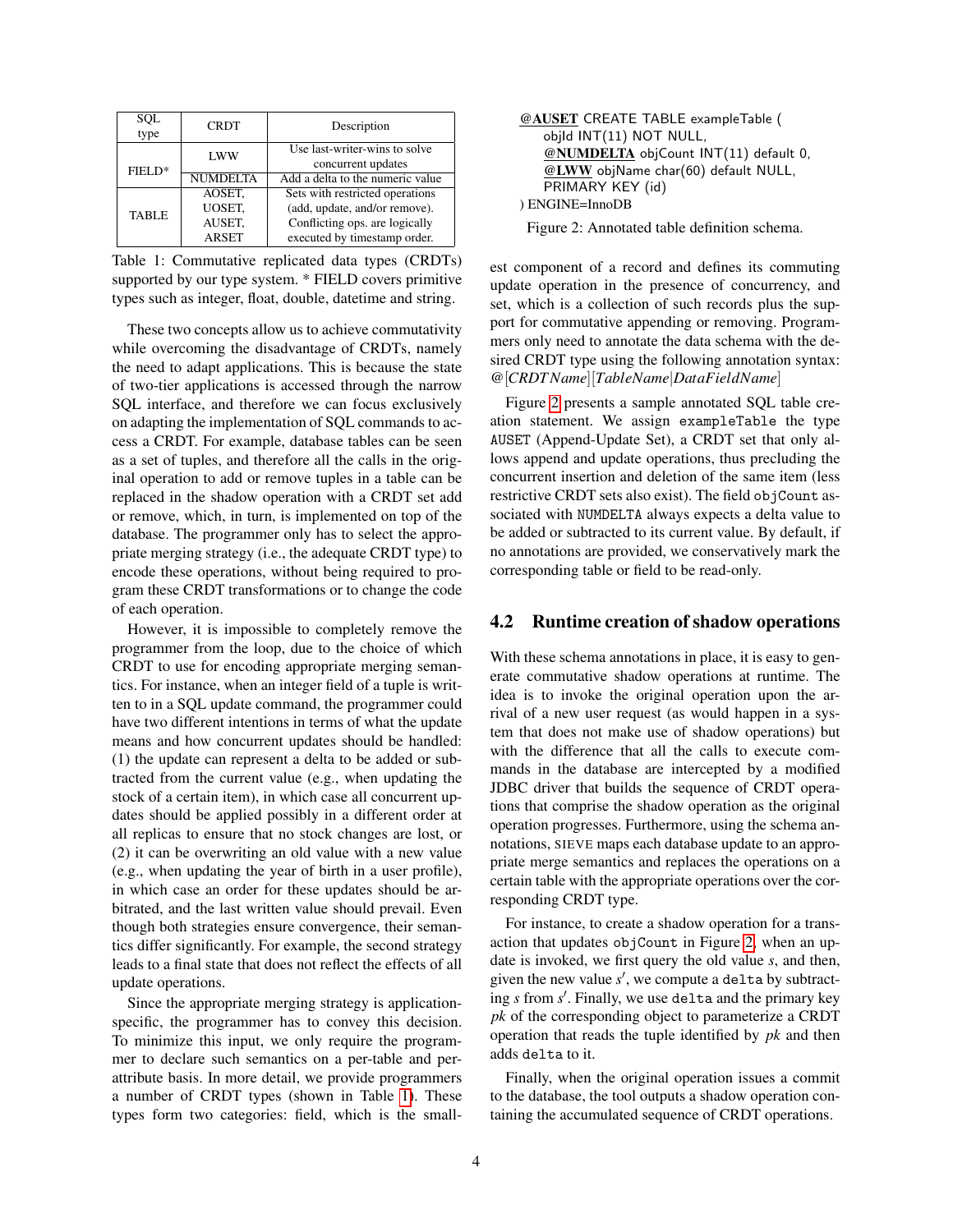```
Begin transaction;
  for (int i = 0; i < x. length; i++) {
     if(x[i] < 100)x[i]++;5 e l s e
       x[i] = -100 }
7 End transaction ;
              (a) Original code
                                            func txnShadow(int[] obsX, int[] deltaA){
                                                for (i = 0; i < obsX.length; i++){
                                                     if (obsX[i] < 100)CRDT_x[i].applyDelta(deltaA[i]);
                                         5 else:
                                                         CRDT_x[i].applyDelta(deltaA[i]); }
                                          7 }
                                                      (b) Possible corresponding shadow template
```
<span id="page-4-1"></span>Figure 3: Code snippet of a transaction and a possible template for the corresponding shadow operation.

### <span id="page-4-0"></span>5 Classification of shadow operations

In this section we explain how we automatically label shadow operations as strongly or weakly consistent.

### 5.1 Overview

As mentioned in Section [3,](#page-1-1) a possible solution would be to statically compute the combinations of operation types, parameters, and initial states that generate invariant safe shadow operations. This can be done by performing a weakest precondition computation—a common technique from Programming Languages and Verification research for which some tool support already exists—which enables us to statically compute, given the code of each operation and the application-specific invariants (which are inserted as postconditions), a precondition over the initial state and operation parameters that ensures the invariant safety property. However, this raises the following two important problems.

First, there is a scalability problem, which is exemplified by the following hypothetical code for the generator operation, assuming an invariant that the state variable x should be non-negative. (For simplicity, we write conventional Java code accessing variable x instead of SQL.)

```
void generator(string s) {
  if (SHA-1(s)==SOME_CONSTANT) {
     if (x>=10)
        x = 10;
  } else
     x +=10;
}
```
The problem with this code is that a weakest precondition analysis to determine which values of s lead to a negative (non-invariant safe) delta over x is computationally infeasible, since it amounts to inverting a hash function. As such, we would end up conservatively labeling the shadow operations generated by this code as red (i.e., the weakest precondition would be FALSE). Even though this is an extreme example, it highlights the difficulty in handling complex conditions over the input, even when the side effects are simple. In particular, that there are only three patterns of side effects produced by this generator, regardless of the inputs provided to the <span id="page-4-3"></span><span id="page-4-2"></span>generator operation. Based on this observation, to simplify the weakest precondition computation and to minimize the space of strongly consistent shadow operations, our static analysis is conducted over the set of possible sequences of CRDT operations that can be generated, which is the same as saying that we analyze all possible shadow operations. We call each possible sequence of shadow operations that can be generated by a given generator operation a template. In the above example, there are only three sequences of shadow operations that can be generated: the empty sequence, adding a delta of 10, and adding a delta of  $-10$ . From these three possible sequences, only a delta of −10 leads to a weakest precondition of FALSE, i.e., is always non-invariant safe. The remaining ones have a weakest precondition of TRUE.

The second challenge that needs to be overcome is related to handling loops. The generator code in Figure [3\(a\)](#page-4-1) illustrates that the number of iterations in the loop can be unbounded, which in turn leads to an unbounded number of CRDT operations in the shadow operation. To abstract this, we could produce a template that preserves the loop structure, such as the one in Figure [3\(b\).](#page-4-2) However, when computing a weakest precondition over this piece of code, verification tools face a scalability problem, which is overcome by requiring the programmer to specify loop invariants that guide the computation of this weakest precondition [\[17\]](#page-11-17). Again, this would represent an undesirable programmer intervention.

To address this challenge, we note that in many cases (including all applications that we analyzed), loop iterations are independent, in the sense that the parts of the state modified in each iteration are disjoint. Again, this is illustrated by the example in Figure [3,](#page-4-3) where the loop is used to iterate over a set of items, and each iteration only modifies the state of the item being iterated.

This iteration independence property enables us to significantly simplify the handling of loops. In particular, when generating the weakest precondition associated with a loop, we only have to consider the CRDT operations invoked in two sets of control flow paths, one where the code within the loop is never executed, and another with all possible control flow paths when the loop is executed and iteration repetitions are eliminated. (We will explain in detail how to handle loops using an example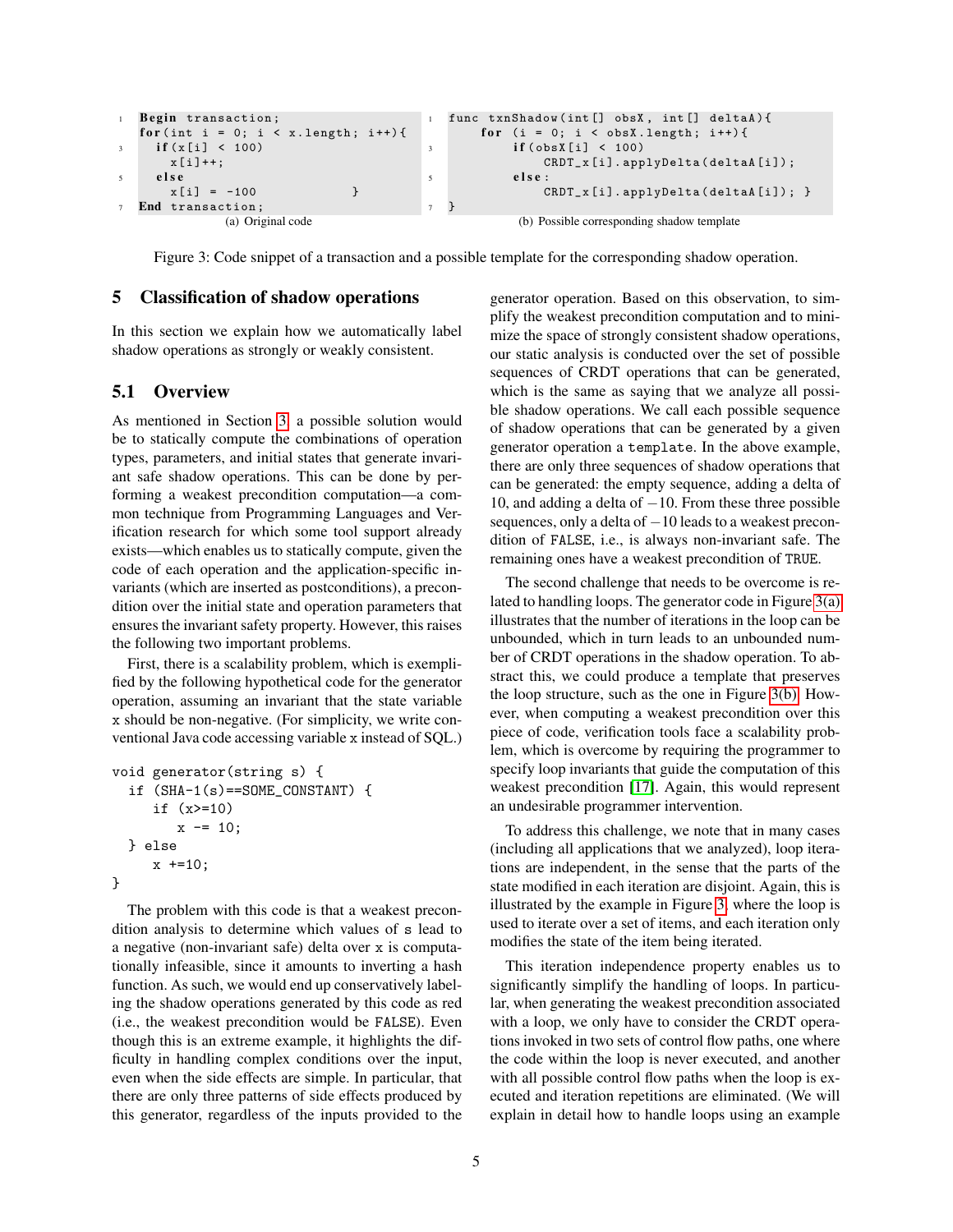| Sequential path                                     | Description     |  |  |
|-----------------------------------------------------|-----------------|--|--|
| 2.3.4.2                                             | only if         |  |  |
| 2.3.6.2                                             | only else       |  |  |
| $2 \cdot 3 \cdot 4 \cdot 2 \cdot 3 \cdot 6 \cdot 2$ | else follows if |  |  |
| 2.3.6.2.3.4.2                                       | if follows else |  |  |

Table 2: Distinct sequential paths obtained for the transaction in Figure [3\(a\).](#page-4-1)

in the following subsection.) This condition can then be validated against each individual iteration of the loop at runtime and, given the independence property, this validation will be valid for the entire loop execution.

In our current framework, the iteration independence property is validated manually. In all our case-study applications, it was straightforward to see that this property was met at all times. We leave the automation of this step as future work.

## 5.2 Generating templates

Instead of reasoning about the generator code, our analysis is simplified by reasoning about the side effects of each code path taken by the generator operation. Furthermore, we can cut the number of possible code paths by eliminating code sections that are repeated due to loops.

To perform this analysis, we require an algorithm for extracting the set of sequential paths of a transaction and eliminating loop repetition. The high level idea of this algorithm is to split branch statements and replace loops with all non-repeating combinations of branches that can be taken within a loop. The algorithm works as follows. First, for every transaction, we create its path abstraction, which is a regular expression encoding all control flow information within that transaction. In the example shown in Figure [3\(a\),](#page-4-1) its path abstraction is  $2 \cdot (3 \cdot (4|6) \cdot 2)$ \*, where numbers represent the statement identifiers shown in the figure, · concatenates two sequential statements, is a binary operator that indicates that the statements at its two sides are in alternative branches, and ∗ represents repetition within a loop. Second, we recursively apply the following two steps to simplify a path abstraction until it is sequential (i.e., no ∗ and |). For a path abstraction containing ∗, we create two duplicated abstractions, where one excludes the entire loop, and the other simplifies the loop into its body. For a path abstraction containing the operator  $\vert$ , we create two duplicated path abstractions, where one excludes the right operand and the other excludes the left operand. Additionally, if such  $\vert$  is affected by a  $\ast$ , then we have to create another path abstraction combining both alternatives, i.e., where the if and the else sides are executed sequentially.

In the previous example, the set of sequential paths that is produced is shown in Table [2.](#page-5-0) By ignoring the read-only path where the loop is not executed, we only <span id="page-5-0"></span>consider four cases, namely only the if or the else path, and the two sequences including both if and else. Because of the loop independence property, these cases are able to capture all relevant sequences of shadow operations. Note that we would only require considering one of the two orderings for the if and the else code within the loop, since their side effects commute, but taking both orderings into account simplifies the runtime matching of an execution to its corresponding path.

Given a set of sequential paths for a transaction, creating shadow operation templates become straightforward. For each path, we collect a sequence of statements specified by the identifiers in the abstraction from the corresponding control flow graph. Then, we translate every database function call into either a CRDT operation by following the instructions stated in Section [4,](#page-2-1) or a noop operation (for read-only queries). Finally, all these CRDT operations are packed into a function, which denotes the shadow operation template. These CRDT operations are parameterized by their respective arguments, and the static analysis computes a weakest precondition over these arguments for the template to be invariant safe.

The final output from the static analysis is a dictionary consisting of a set of  $\langle key, value \rangle$  pairs, one for each previously generated shadow operation template, where *key* is the unique identifier of the template, and *value* is the weakest precondition for the template. The unique identifier of the template encodes the set of possible paths using signatures of CRDT operations in a restricted form of regular expression.

### 5.3 Runtime evaluation

Template/shadow operation matching. At runtime, it is necessary to evaluate the weakest precondition to classify operations as red or blue. To this end, we must lookup in the dictionary created during the static analysis the template corresponding to each shadow operation as it is produced.

The challenge with performing this lookup is that it requires determining the identifier of the shadow operation corresponding to the path taken, and this must be done by taking into account *only* the operations that are controlled by the runtime, i.e., the CRDT operations. This explains why the dictionary keys consist only of CRDT operations. With the shadow operation identifier, matching the path taken at runtime with the keys present in the dictionary is done efficiently by using a search tree.

Weakest precondition check. Finally, once the weakest precondition for the template that corresponds to a particular shadow operation is retrieved, we evaluate that precondition against the CRDT parameters of the shadow operation. This is achieved by simply replacing the variables in the precondition with their instantiated values and evaluating the final expression to either true or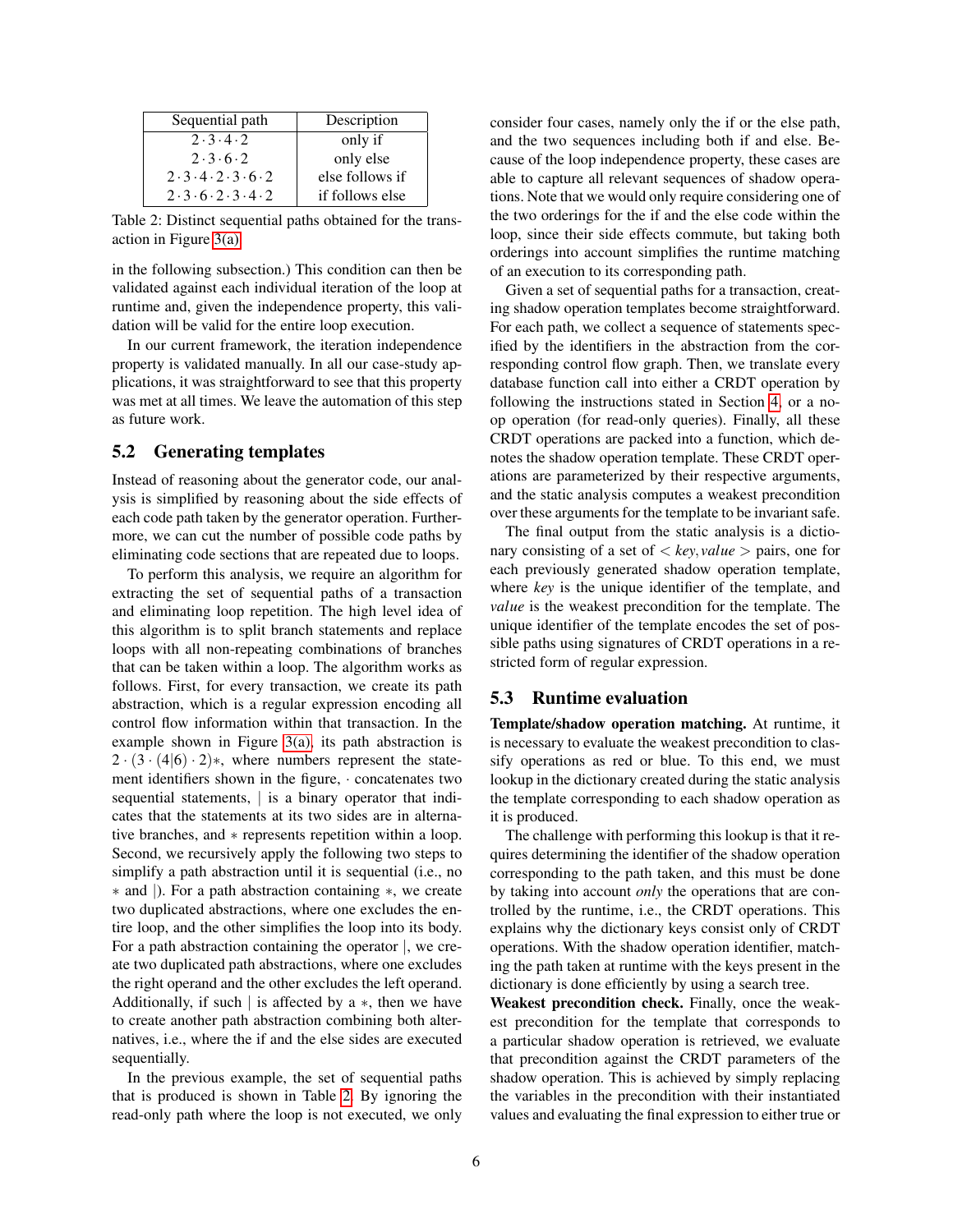| App          | Invariants                                           |  |  |  |  |
|--------------|------------------------------------------------------|--|--|--|--|
| <b>TCPW</b>  | $\forall$ item $\in$ item_table. item.stock $\geq 0$ |  |  |  |  |
|              | $\forall$ item $\in$ item_table. item.stock $\geq 0$ |  |  |  |  |
| <b>RUBiS</b> | $\forall u, v \in user\_table.$                      |  |  |  |  |
|              | u. uname = v. uname $\implies u = v$                 |  |  |  |  |
| .            |                                                      |  |  |  |  |

Table 3: Application-specific invariants

false. If the weakest precondition is evaluated to true the shadow operation is labeled blue, otherwise the shadow operation in labeled red.

After this step, the shadow operation is delivered to the replication layer, which replicates it using different strategies according to its classification.

### 6 Evaluation

In this section, we report our experience with implementing SIEVE, adapting existing web applications to run with SIEVE, and evaluating these systems.

### 6.1 Implementation

We implemented most of our tool using Java (15k lines of code), and changed parts of the Jahob code to obtain weakest preconditions in OCaml (553 lines of code). The backend storage system we used was a MySQL database. We used an existing Java parser [\[1\]](#page-10-0) to parse java files. Finally, we connected our tool to the Gemini replication and coordination system [\[20\]](#page-11-10) to enable both consistency classification and operation replication.

### 6.2 Use cases

To adapt an application to use SIEVE, one has to annotate the corresponding SQL schema with the proper CRDT semantics, specify all invariants, and finally the original JDBC driver must be replaced by the driver provided by SIEVE, to enable SIEVE to intercept interactions between the application and the database.

We applied SIEVE to two web application benchmarks, namely TPCW [\[9\]](#page-11-18) and RUBiS [\[7\]](#page-11-19). Both of them simulate an online store and the interactions between users and the web application. There are two main motivations for selecting these use cases: (1) both have been widely used by the community to evaluate system performance; and (2) both have application-specific invariants that can be violated under weak consistency. (In our prior work [\[20\]](#page-11-10) a social application is evaluated, but it made no sense to include this application because it did not contain any invariants that could be violated under weak consistency.)

For TPCW, we use AOSET, AUSET, UOSET and ARSET to annotate the database tables, no annotations for unmodified attributes, NUMDELTA for stock, and LWW for the remaining attributes. For RUBiS, we annotate its tables with AUSET and AOSET. We use NUMDELTA as annotations for both quantity and numOfBids, and no <span id="page-6-0"></span>annotations or LWW for the remaining attributes. Identified invariants in these two applications are summarized in Table [3.](#page-6-0) For additional details, we refer the interested reader to the code available in [\[2\]](#page-10-1).

In terms of the time required to do this adaptation, we do not report results for TPCW as we relied on this use case during the design and development phase of SIEVE. However for the RUBiS use case, the entire process was concluded in only a few hours. An interesting point to highlight is that SIEVE is able to detect inconsistencies between these annotations, enabling programmers to correct mistakes such as type omissions in the SQL schema that are inconsistent with the CRDT annotations.

In both our prior work [\[20\]](#page-11-10) and the current work, the effort we made analyzing application code to determine invariants and merge semantics is unavoidable. In our prior work, however, we additionally spent a significant amount of time manually implementing merge semantics, and classifying shadow operations by taking into account their properties, for every application. SIEVE eliminates all this manual work, and limits human error.

### 6.3 Experimental setup

All reported experiments were obtained by deploying applications on a local cluster, where each machine has 2\*6 i7 cores and 48GB RAM, and runs Linux 3.2.48.1 (64bit), MySQL 5.5.18, Tomcat 6.0.35, and Java 1.7.0.

### 6.4 Experimental results

Our experimental work aims at evaluating both the static analysis component of SIEVE and also the runtime component, which includes a performance comparison between each application using our tool, its unmodified version, and its version under RedBlue consistency where the entire classification is done manually and offline.

Concerning the static analysis component we focus on the following main questions: (*i*) How long does the static analysis process take to complete? (*ii*) What is the scalability of the static analysis component in relation to the size of the code base?

For the runtime component of SIEVE we focus on the following main questions: (*i*) Is the runtime classification of shadow operations accurate? (*ii*) What is the (runtime) overhead for adapted applications compared to their stand-alone unmodified counterparts? (*iii*) What are the performance gains obtained through weakly consistent replication using SIEVE?

#### 6.4.1 Static analysis

As mentioned before, taking the application source code and CRDT annotations as input, SIEVE first maps each transaction into a set of distinct paths, and automatically transforms each path into a shadow operation template.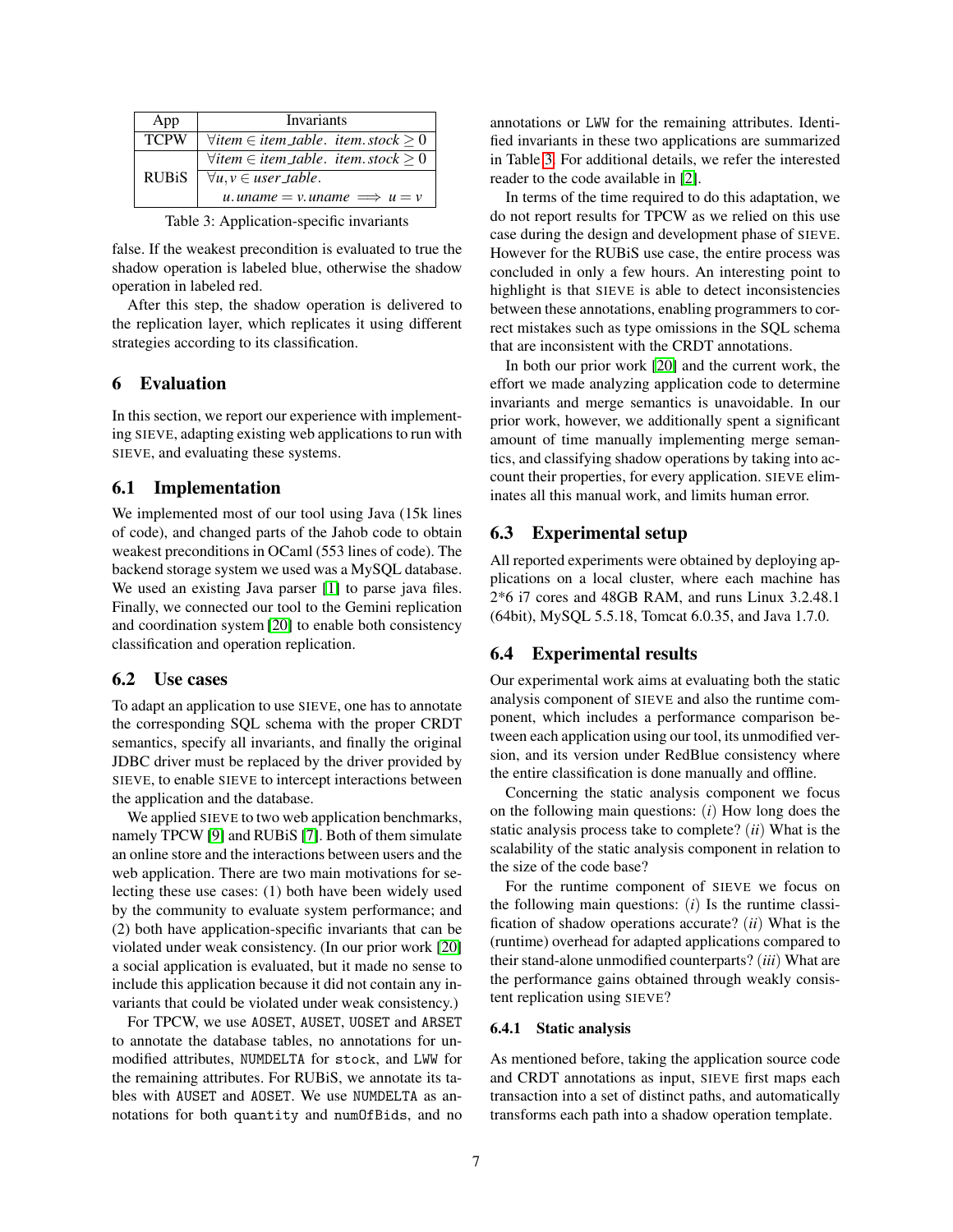| Transaction name      | #paths       | #templates | Transaction name        | #paths | #templates | Transaction name | #paths | #templates |
|-----------------------|--------------|------------|-------------------------|--------|------------|------------------|--------|------------|
| read-only txns (13)   |              |            | createNewCustomer       | ◠      |            | doBuyConfirm-A   | 32     | 32         |
| createEmptyCart       |              |            | adminUpdate             | 4      |            | doCart           | 36     | 36         |
| refreshSession        |              |            | doBuyConfirm-B          | 16     | 16         |                  |        |            |
|                       |              |            |                         |        |            |                  |        |            |
| Transaction name      | #paths       | #templates | Transaction name        | #paths | #templates | Transaction name | #paths | #templates |
| ViewUserInfo          | <sub>(</sub> |            | PutComment              | 10     |            | PutBid           | 14     |            |
| <b>BrowseRegions</b>  |              |            | <b>StoreComment</b>     | 11     |            | <b>StoreBid</b>  |        |            |
| BuyNow                |              |            | ViewBidHistory          | 11     |            | AboutMe          | 37     |            |
| SearchItemsByRegion   | 20           |            | StoreBuyNow             | 13     |            | RegisterItem     | 59     | 24         |
| SearchItemsByCategory | 20           |            | <b>BrowseCategories</b> | 13     |            |                  |        |            |
| ViewItem              | 10           |            | RegisterUser            | 14     |            |                  |        |            |

<span id="page-7-0"></span>Table 4: Number of reduced paths and templates generated for each transaction in TPCW (top) and RUBiS (bottom).

Table [4](#page-7-0) summarizes the number of paths (excluding loops) and the corresponding number of shadow operation templates that were produced by SIEVE for both TPCW and RUBiS. For TPCW, 15 out of the total 20 transactions only exhibit a single path, as the code of these transactions is sequential. The two most complex transactions in this use case are doBuyConfirm and doCart, which are associated with the user actions of shopping and purchasing. In contrast, most transactions in RUBiS have a more complex control flow, which generated a larger number of possible execution paths.

Note that the majority of transactions in both use cases do not lead SIEVE to produce any template. This happens when the transactions are read-only, and therefore do not have side effects. Additionally, in TPCW every path in an update transaction generates a shadow operation template, since system state is always modified. However, this is not true in RUBiS, because its code verifies several conditions, some of which lead to a read-only transaction.

As depicted in Table [5,](#page-7-1) the execution of SIEVE generated a total of 92 and 41 shadow operation templates for TPCW and RUBiS, respectively. In addition to these templates, our tool also generates automatically a set of Java classes that represent database data structures, which are necessary for computing weakest preconditions.

Table [6](#page-7-2) depicts a full list of the different weakest preconditions generated by SIEVE for both use cases. These weakest preconditions alongside their respective shadow operation template identifiers are used by the runtime logic to classify shadow operations as either blue or red. A weakest precondition denoted by True implies that any shadow operation associated with that template is

| App          | #code | templates |       | #db code | $#$ specs |  |
|--------------|-------|-----------|-------|----------|-----------|--|
|              |       | num       | #code |          |           |  |
| <b>TPCW</b>  | 8.3k  | 92        | 1554  | 879      | 730       |  |
| <b>RUBIS</b> | 9.8k  | 41        | 251   | 477      | 371       |  |

Table 5: Overview of the output produced by the static analysis. "db code" refers to the Java classes representing database structures required for computing weakest preconditions.

|              | WP                | Comments                         |  |  |
|--------------|-------------------|----------------------------------|--|--|
| <b>TPCW</b>  | True              | Not influencing invariants       |  |  |
|              | delta > 0         | Non-negative stock               |  |  |
| <b>RUBiS</b> | True              | Not influencing invariants       |  |  |
|              | False             | Nickname must be unique          |  |  |
|              | delta > 0         | Non-negative quantity            |  |  |
|              | quantity $\geq 0$ | Non-negative quantity (new item) |  |  |

<span id="page-7-3"></span><span id="page-7-2"></span>Table 6: Weakest preconditions (WP)

| App          | JahobSpec     | Template      | WP            | Total          |
|--------------|---------------|---------------|---------------|----------------|
| <b>TPCW</b>  | $9.1 \pm 0.1$ | $3.8 \pm 0.1$ | $3.3 \pm 0.1$ | $16.2 \pm 0.3$ |
| <b>RUBIS</b> | $8.9 + 0.0$   | $3.3 \pm 0.3$ | $0.9 + 0.1$   | $13.2 \pm 0.3$ |

Table 7: Average and standard deviation of latency in seconds for static analysis tasks  $(5 \text{ runs})$ .

always invariant safe and therefore labeled blue. In contrast, a weakest precondition denoted by False implies that shadow operations associated to that template must always be classified as red. The remaining non-trivial conditions must be evaluated at runtime by replacing their arguments with concrete values. For instance, when a doBuyConfirm transaction produces a negative delta, then the condition will be evaluated to False and the corresponding shadow operation will be classified as red, otherwise the condition will be evaluated to True and the shadow operation will be classified as blue.

Cost of static analysis. A relevant aspect of the static analysis component in SIEVE is the time required to execute it. To study this we have measured the time taken by the static analysis and present the obtained results in Table [7.](#page-7-3) We not only measured the end-to-end completion time, but also the time spent for each step, namely, creating database data structures required by Jahob (Jahob-Spec), template creation (Template), and weakest precondition computation (WP). Overall, we can see that the execution time of the static component of SIEVE is acceptable, as less than 20 seconds are required to analyze both TPCW and RUBiS. The code generation phase including both JahobSpec and Template dominates the overall static analysis. Compared to TPCW, the time spent computing weakest preconditions is shorter in RU-BiS, due to the smaller number of templates in Table [5.](#page-7-1)

<span id="page-7-1"></span>Scalability. The code base size of TPCW and RUBiS is somewhat small when compared to deployed applica-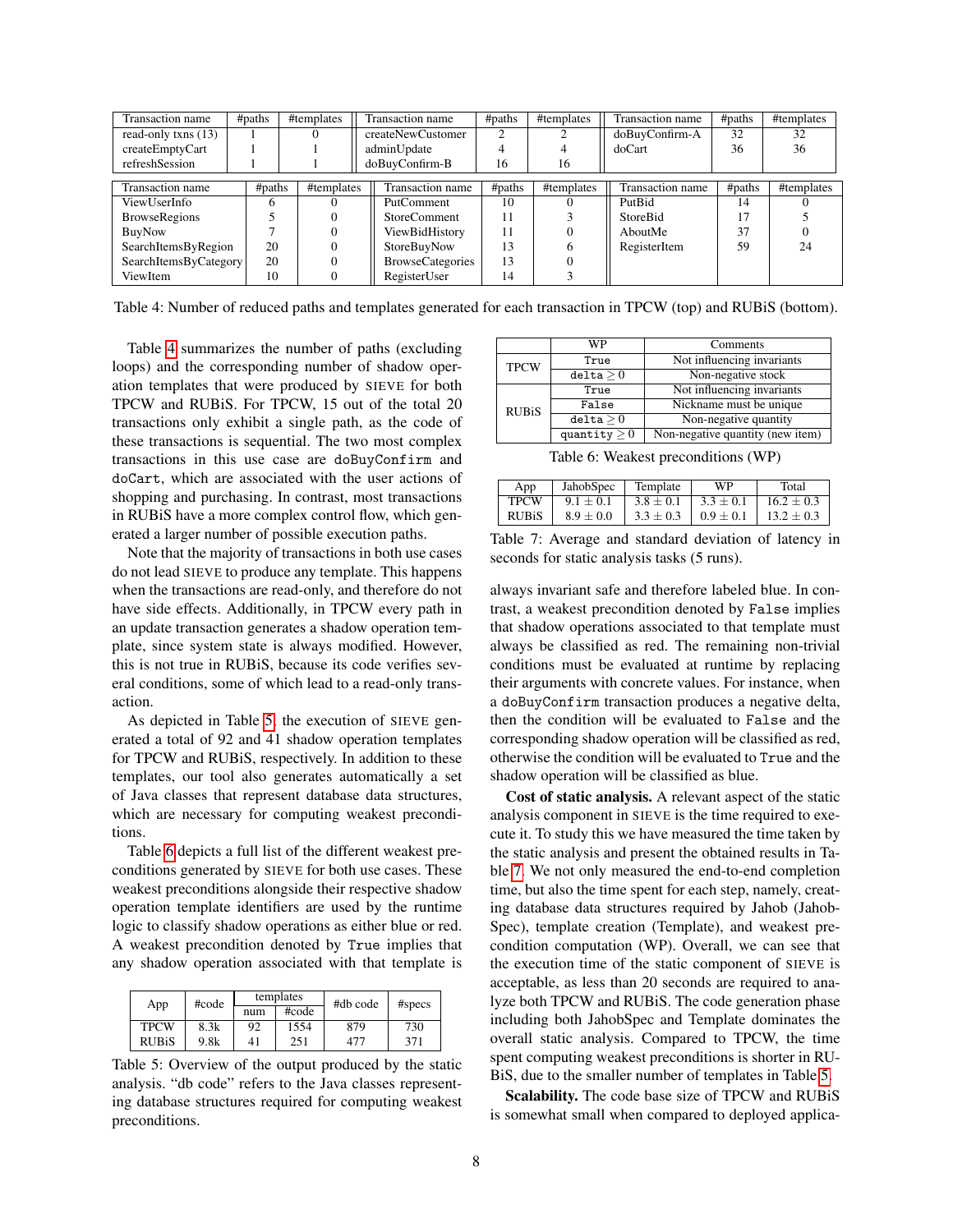

**Original**  $-**-$ Gemini SIEVE 40 Latency (ms) **Latency (ms)** 20 0 0 400 800 1200 **Interaction (req/s)** (a) TPCW shopping mix **Original** Manual  $-++$  40 **SIEVE**  $\cdots$ Latency (ms) **Latency (ms)** 20 綤 0 0 200 400 600 800 **Interation (req/s)** (b) RUBiS bidding mix

<span id="page-8-0"></span>Figure 4: Static analysis time vs. code base size.

tions. This raises a question concerning the scalability of the static analysis component of SIEVE with respect to the size of the code base. In order to analyze this aspect of SIEVE we have artificially doubled and tripled the size of each application code base and measured the time spent analyzing these larger code bases when compared with the original. The results are shown in Figure [4.](#page-8-0) The time spent generating the data structures required by Jahob is constant, since we did not change the database schema. However, the time spent computing the weakest preconditions for templates in TPCW grows exponentially, and the time taken for the remaining steps presents a sub-linear increase. These results lead us to conclude that the static analysis of SIEVE may scale to reasonable code sizes, especially taking into account that this process is executed a single time when adapting an application through the use of SIEVE.

#### 6.4.2 Runtime logic

We evaluated the runtime performance of our example applications using SIEVE on top of Gemini, which is a coordination and replication layer supporting generator and shadow operation execution [\[20\]](#page-11-10).

Configurations. We populated the dataset for TPCW using the following parameters: 50 EBS and 10,000 items. For RUBiS we populated the dataset with 33,000 items for sale, 1 million users, and 500,000 old items. We exercised all TPCW workloads, namely browsing mix, shopping mix, and ordering mix, where the purchase activity varies from 5% to 50%. For RUBiS, we ran the bidding mix workload, in which 15% of all user activities generate updates to the application state.

<span id="page-8-1"></span>Figure 5: Throughput-latency graph without replication

Correctness validation. To verify that SIEVE labels operations correctly for both case studies, we inspected the log files generated by running SIEVE with TPCW and RUBiS, and we found that SIEVE conducts the same classification that was achieved manually in our previous work [\[20\]](#page-11-10).

SIEVE runtime overhead. Next we compared the performance (throughput vs. latency) of the two applications across three single-site deployments: 1) SIEVE, 2) Original—the original unreplicated service without any overheads from creating and applying shadow operations, and 3) Manual—the RedBlue scheme with all labeling performed offline by the programmer. The expected sources of overhead for SIEVE are: *i*) the dynamic creation of shadow operations; and *ii*) the runtime classification of each shadow operation. The results in Figure [5](#page-8-1) show that the performance achieved by SIEVE is similar to the one obtained with a manual classification scheme, and therefore the overheads of runtime classification are low. The comparison with the original scheme in a single site shows some runtime overhead due to creating and applying shadow operations (which is required for a replicated deployment so that all operations commute).

To better understand the sources of overhead imposed by SIEVE we measured the latency contribution of each runtime step executed by SIEVE and compared it with the latency contribution of these steps when relying on a manual adaptation. In particular, we focused on the following tasks: generator execution (producing a shadow operation), classification (determining shadow operation colors), and shadow execution (applying shadow opera-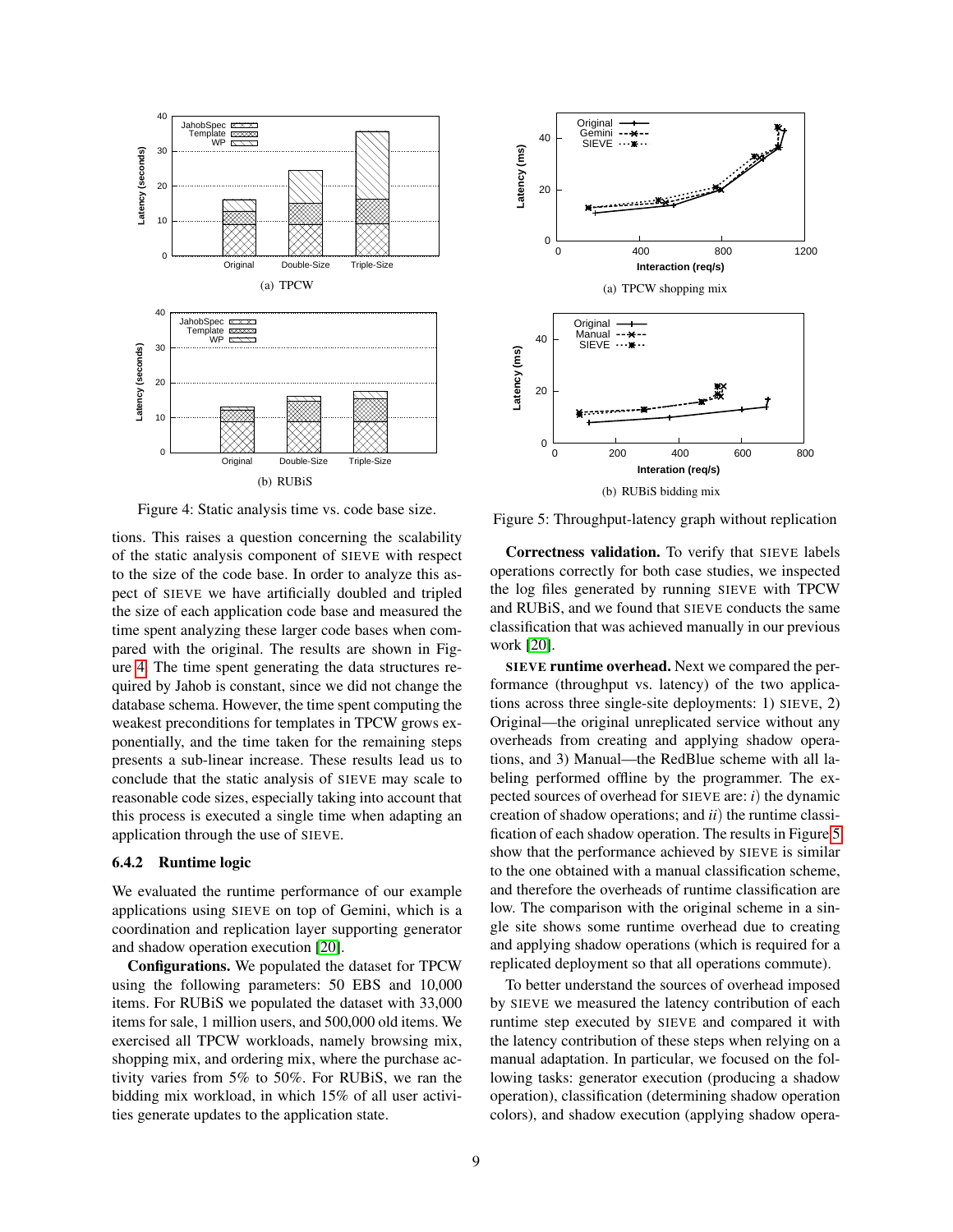

Figure 6: Breakdown of latency.

tions).

Figure [6](#page-9-0) shows the average contribution to request latency of each of these steps (Only update requests are considered since read-only queries do not generate side effects.) For the manual adaptation, there is no latency associated with classifying shadow operations, since the classification of all shadow operations is pre-defined. In contrast, SIEVE performs a runtime classification, but the results show that the time consumed in this task is negligible. In particular, SIEVE takes 0.064 ± 0.002 *ms* and  $0.072 \pm 0.001$  *ms* for looking up the dictionary and evaluating the condition for TPCW and RUBiS, respectively. Regarding the generator execution and shadow execution, both the manual adaptation and SIEVE present the same latency overheads.

Replication benefits. The results previously discussed in this section have shown that the use of SIEVE imposes a small overhead when compared to a standalone execution of the unmodified use cases, mostly due to runtime classification. However, SIEVE was designed to allow replication to bring performance gains through the use of weak consistency in replicated deployments. To evaluate these benefits, we conducted an experiment where we deployed the two applications (1) without replication, (2) using manual classification in Gemini, and (3) using SIEVE, with two replicas in the same site for the last two options. (The use of single site replication instead of geo-replication makes our results conservative, since the overheads of runtime classification become diluted when factoring in cross-site latency.)

The results in Figure [7](#page-9-1) show that weakly consistent replication for a large fraction of the operations brings performance gains. In particular, one observes that the peak throughput with 2 replicated Gemini instances running TPCW is improved by 59.0%, and the peak throughput for RUBiS in this setting is improved by 37.4%. The additional latency introduced in this case is originated by the necessity of coordination among replicas to totally order red shadow operations. The results also confirm that the overhead of runtime classification when compared to the manual, offline classification are low. Note that there is a point where the throughput goes down while there is still an increase in latency in Figure [7\(b\).](#page-9-2)

<span id="page-9-0"></span>

<span id="page-9-2"></span><span id="page-9-1"></span>Figure 7: Throughput-latency graph with two replicas.

This happens because the database becomes saturated at this point.

#### 7 Related work

We summarize and compare previous work with SIEVE according to the following categories:

Eventual consistency and commutativity. A large number of replicated systems have relied on eventual consistency for supporting low latency for operations by returning as soon as an operation executes in a single replica. These systems must handle conflicts that may arise from concurrent operations. In some systems, such as Bayou [\[34\]](#page-11-20), Depot [\[24\]](#page-11-21), and Dynamo [\[11\]](#page-11-0), applications must provide code for merging concurrent versions. Other systems, such as Cassandra [\[19\]](#page-11-22), COPS [\[22\]](#page-11-23), Eiger [\[23\]](#page-11-3) and ChainReaction [\[4\]](#page-11-4), use a simple lastwriter-wins strategy for merging concurrent versions. This simple strategy may, however, lead to lost updates.

Some systems have explored using operation commutativity to guarantee that all replicas converge to the same state, regardless of operation execution order. For example, Walter [\[32\]](#page-11-24) includes a single pre-defined data type with commutative operations, *cset*. This system could be extended for supporting other data types with commutative operations proposed in the literature [\[26,](#page-11-16) [29\]](#page-11-15). Lazy replication [\[18\]](#page-11-8) and RedBlue [\[20\]](#page-11-10) support unordered execution of commutative operations defined by programmers. Furthermore, RedBlue [\[20\]](#page-11-10) extends the space of commutative operations by decoupling operation generation and application, requiring only that operation application code is commutative.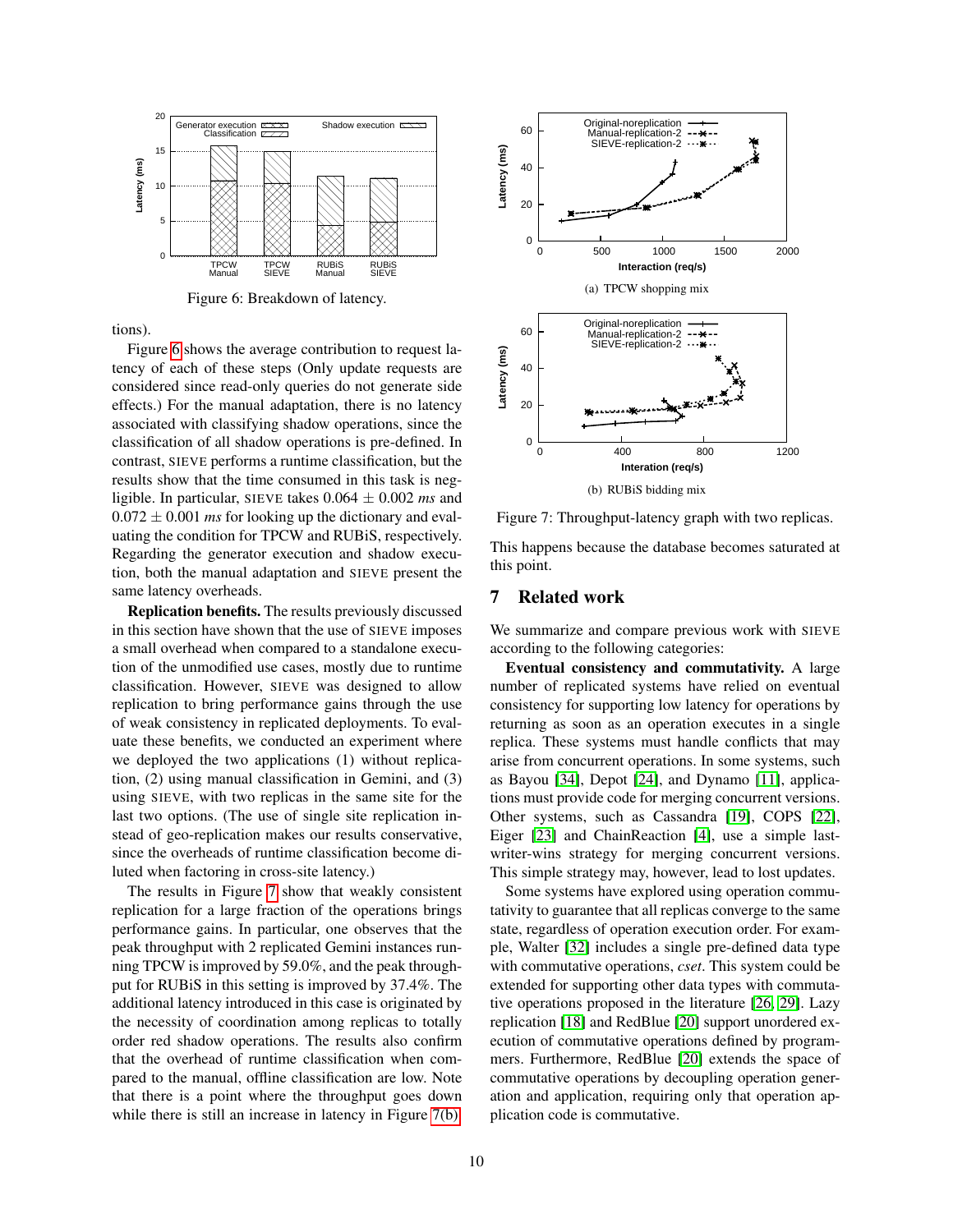Unlike these systems, SIEVE automatically adapts applications so that commutativity is obtained without modifying existing application code or adopting a new programming model – a commutative operation that encodes the operation side effects is automatically generated from the application code.

Multi-level consistency. As some application operations cannot execute correctly under eventual consistency, a few multi-level consistency models that combine eventual and strong consistency have been proposed [\[32,](#page-11-24) [20,](#page-11-10) [18,](#page-11-8) [33\]](#page-11-11). The properties of these models overlap with each other, and differ mainly in the composition of the different consistency levels. For instance, some work [\[32,](#page-11-24) [20\]](#page-11-10) has found that it is sufficient to categorize operations into strong and weak consistency. Some other work [\[33\]](#page-11-11) presents a more fine-grained division for read-only operations, which includes consistent prefix read, monotonic reads, and so on. We build on these models, and, in order to keep our design and our presentation simple, we follow the two-level consistency model proposed by RedBlue consistency [\[20\]](#page-11-10).

Classification for multi-level consistency. In order to help developers adopt different proposals for multi-level consistency models, their creators introduced a few instructions to guide how to use their work. Relying on a probabilistic model, consistency rationing [\[16\]](#page-11-25) associates different consistency levels with different states, instead of operations, and allows states to switch from one level to another at runtime. Unlike this approach, we partition operations into strong and eventual consistency groups. Both RedBlue consistency [\[20\]](#page-11-10) and Iconfluence [\[6\]](#page-11-26) define conditions that operations must meet in order to run under weak consistency, i.e., without coordination. We build on this line of work and extend it so that an automatic tool, and not the programmer, is responsible for determining whether the operations meet these conditions.

To free programmers from the classification process, some researchers have attempted to apply program analysis techniques to reason about the consistency requirements of real applications. Alvaro et al. [\[5\]](#page-11-27) identify code locations that need to inject coordination to ensure consistency, while Zhang et al. [\[36\]](#page-11-6) inspect read/write conflicts across all operations. However, they focus on commutativity, and ignore application invariants, which are very important and taken into account by our solution. Very recently, Roy et al. [\[27\]](#page-11-28) devised a way to summarize transaction semantics to allow sites to execute transactions independently, and without leading to inconsistencies. Their approach differs in the way that invariants are maintained, which resembles the concept of warranties [\[21\]](#page-11-29) in that some operations cannot proceed so that others execute locally. Furthermore, the paper focuses extensively on the analysis of transaction code to determine their abstract semantics, which is complementary to the goal of our work since we rely on Jahob to determine only certain properties of shadow operations.

Commutativity and classification beyond eventual consistency. Commutativity has been explored in other settings to improve performance and scalability  $-$  e.g. in databases [\[35\]](#page-11-30) and in OS design for multi-core systems [\[8\]](#page-11-31). Program analysis techniques have also been used to identify commuting code blocks. Aleen et al. [\[3\]](#page-10-2) proposed a new approach to find commutative functions automatically at compile time for allowing legacy software to extract performance from many-core architectures. Kim et al. [\[15\]](#page-11-32) used the Jahob verification system to determine commuting conditions under which two operations can execute in different orders. Unlike these two prior solutions that focus on identifying commutative code blocks, our tool automatically transforms operations by decoupling operation generation and application, which makes more operations commute [\[20\]](#page-11-10), and we also focus on determining invariant safety.

### 8 Conclusion

In this paper we presented SIEVE, the first system to automate the choice of consistency levels in a replicated system. Our system relieves the programmer from having to reason about the behaviors that weak consistency introduces, only requiring the programmer to write the system invariants that must be preserved and provide annotations regarding merge semantics. Our evaluation shows that SIEVE labels operations accurately, incurring a modest runtime overhead when compared to labeling operations manually and offline.

#### Acknowledgments

The authors wish to express their gratitude to the anonymous reviewers, Rose Hoberman, and our shepherd Jinyang Li, whose comments improved the quality of the paper, as well as Thomas Wies for his assistance with Jahob. The research of R. Rodrigues has received funding from the European Research Council under an ERC starting grant. Authors from NOVA were supported by FCT/MCT project PEst-OE/EEI/UI0527/2014. Computing resources for this work were supported by an AWS in Education Grant.

### References

- <span id="page-10-0"></span>[1] The web page of javaparser. [http://code.google.](http://code.google.com/p/javaparser) [com/p/javaparser](http://code.google.com/p/javaparser). Accessed May-2014.
- <span id="page-10-1"></span>[2] SIEVE example files. [http://www.mpi-sws.org/](http://www.mpi-sws.org/~chengli/atc2014files/) [~chengli/atc2014files/](http://www.mpi-sws.org/~chengli/atc2014files/), 2014.
- <span id="page-10-2"></span>[3] ALEEN, F., AND CLARK, N. Commutativity analysis for software parallelization: Letting program transformations see the big picture. In *Proc. of the 14th ASPLOS* (2009).